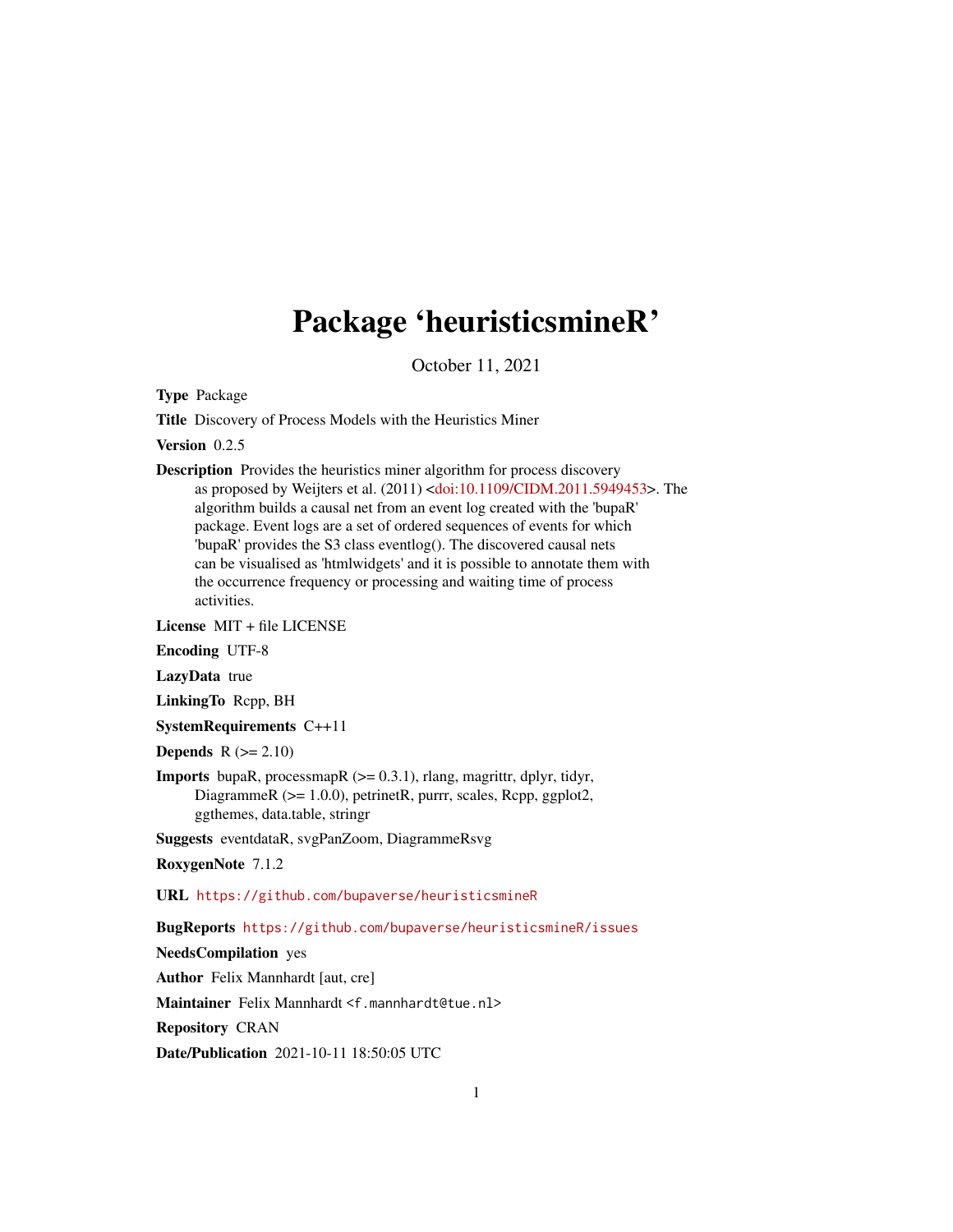## <span id="page-1-0"></span>R topics documented:

| Index | 18 |
|-------|----|

as.petrinet *Converts the object to a Petrinet*

### Description

Converts the object to a Petrinet

#### Usage

as.petrinet(obj)

#### Arguments

obj The event log to be used. An object of class

#### Examples

```
data(L_heur_1)
cn <- causal_net(L_heur_1, threshold = .8)
pn <- as.petrinet(cn)
petrinetR::render_PN(pn)
```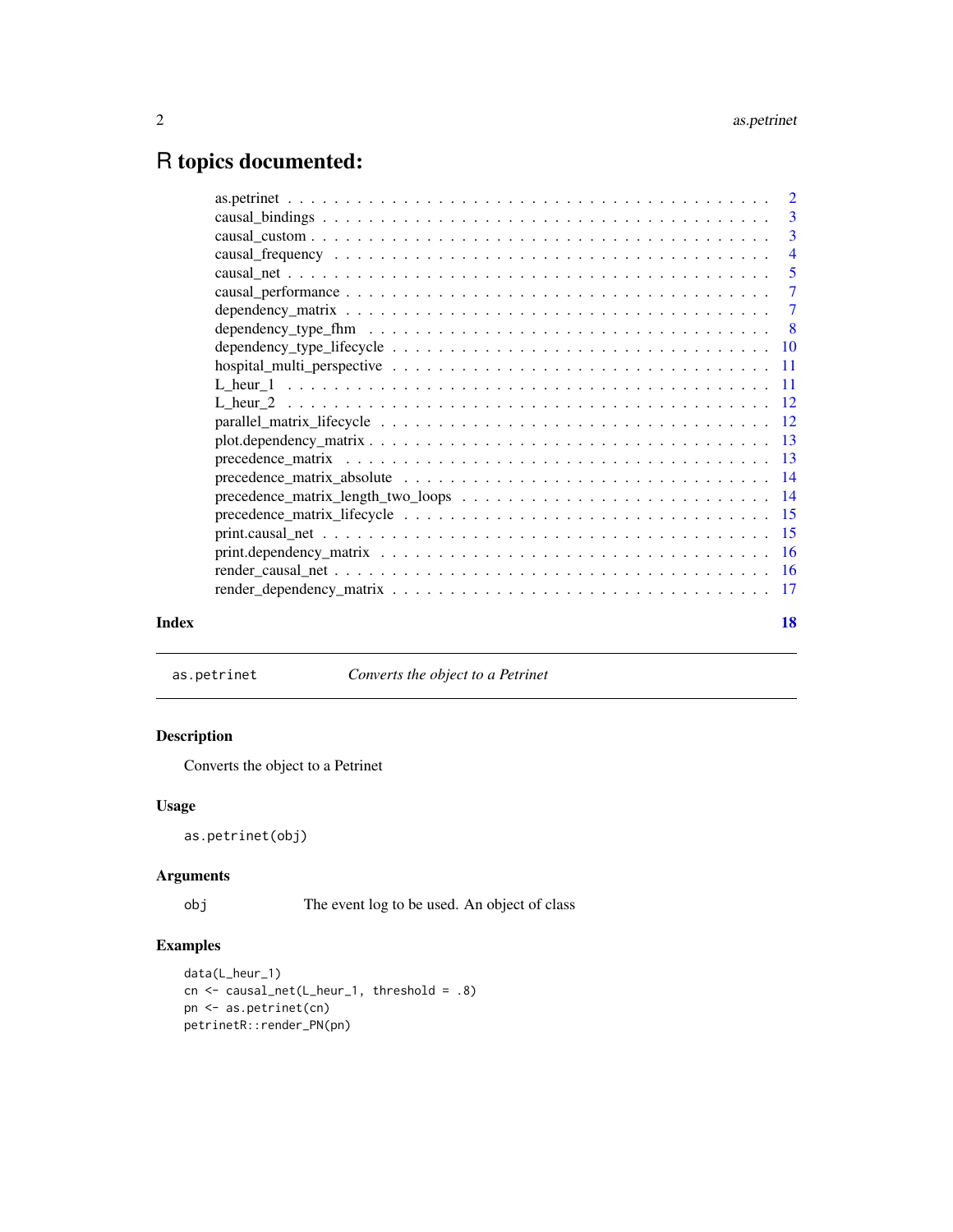<span id="page-2-1"></span><span id="page-2-0"></span>

#### Description

Computes the input- and output bindings for use in a causal map. Several heuristics may be used to determine the activities that are activated or consumed by an event. The Flexible Heuristic Miner (FHM) paper describes a heuristic that looks ahead (or looks back) until the end of the trace and determines those activities as activated for which no other cause (activity in a causal dependency) is found. This approach is implemented as type nearest.

#### Usage

```
causal_bindings(eventlog, dependencies, type = c("nearest"))
```
#### Arguments

| eventlog     | The bupaR event log.                                                                    |
|--------------|-----------------------------------------------------------------------------------------|
| dependencies | A dependency matrix obtained, for example, through dependency matrix.                   |
| type         | The heuristic used to determine the bindings. Currently only nearest is avail-<br>able. |

#### Value

A data frame

#### Examples

```
causal_bindings(L_heur_1,
                dependencies = dependency_matrix(L_heur_1))
```
causal\_custom *Custom map profile*

#### Description

Function to create a custom map profile based on some event log attribute.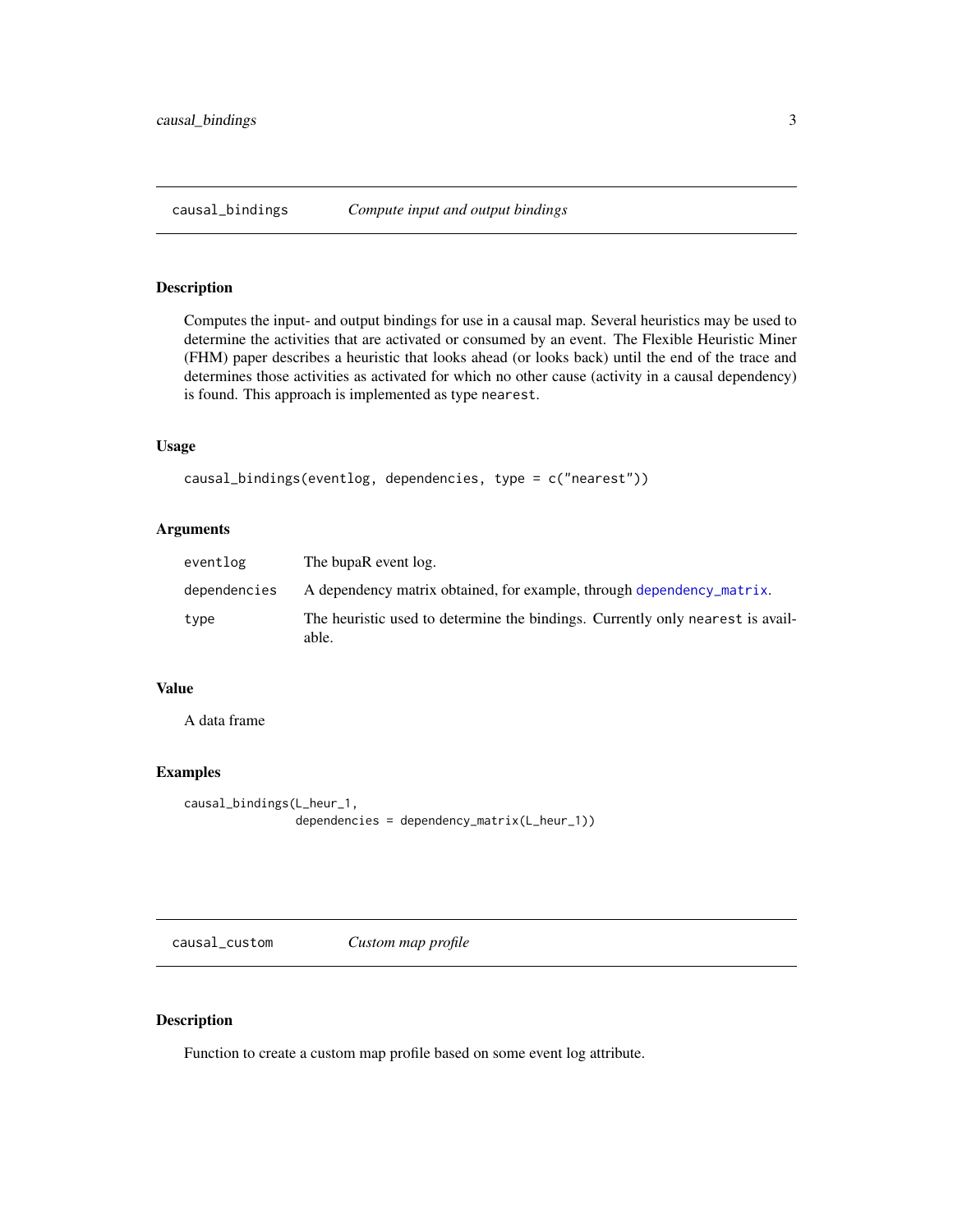#### Usage

```
causal_custom(
  FUN = mean,
  attribute,
  units = ",
  color_scale = "RdPu",
  color_edges = "red4",
  ...
\mathcal{L}
```
#### Arguments

| <b>FUN</b>          | A summary function to be called on the process time of a specific activity, e.g.<br>mean, median, min, max             |
|---------------------|------------------------------------------------------------------------------------------------------------------------|
| attribute           | The name of the case attribute to visualize (should be numeric)                                                        |
| units               | Character to be placed after values (e.g. EUR for monetary euro values)                                                |
| color_scale         | Name of color scale to be used for nodes. Defaults to RdPu See Rcolorbrewer: : brewer. pal. info()<br>for all options. |
| color_edges         | The color used for edges. Defaults to red4.                                                                            |
| $\cdot \cdot \cdot$ | Additional arguments forwarded to FUN                                                                                  |

#### Details

If used for edges, it will show the attribute values which related to the out-going node of the edge.

#### Examples

```
causal_net(L_heur_1,
           type_nodes = causal_custom(attribute = "timestamp"),
           type_edges = causal_custom(attribute = "timestamp"))
```
<span id="page-3-1"></span>causal\_frequency *Frequency map profile*

#### Description

Function to create a frequency profile for a process map.

#### Usage

```
causal_frequency(
  value = c("absolute", "relative"),
  color_scale = "PuBu",
  color_edges = "dodgerblue4"
\mathcal{E}
```
<span id="page-3-0"></span>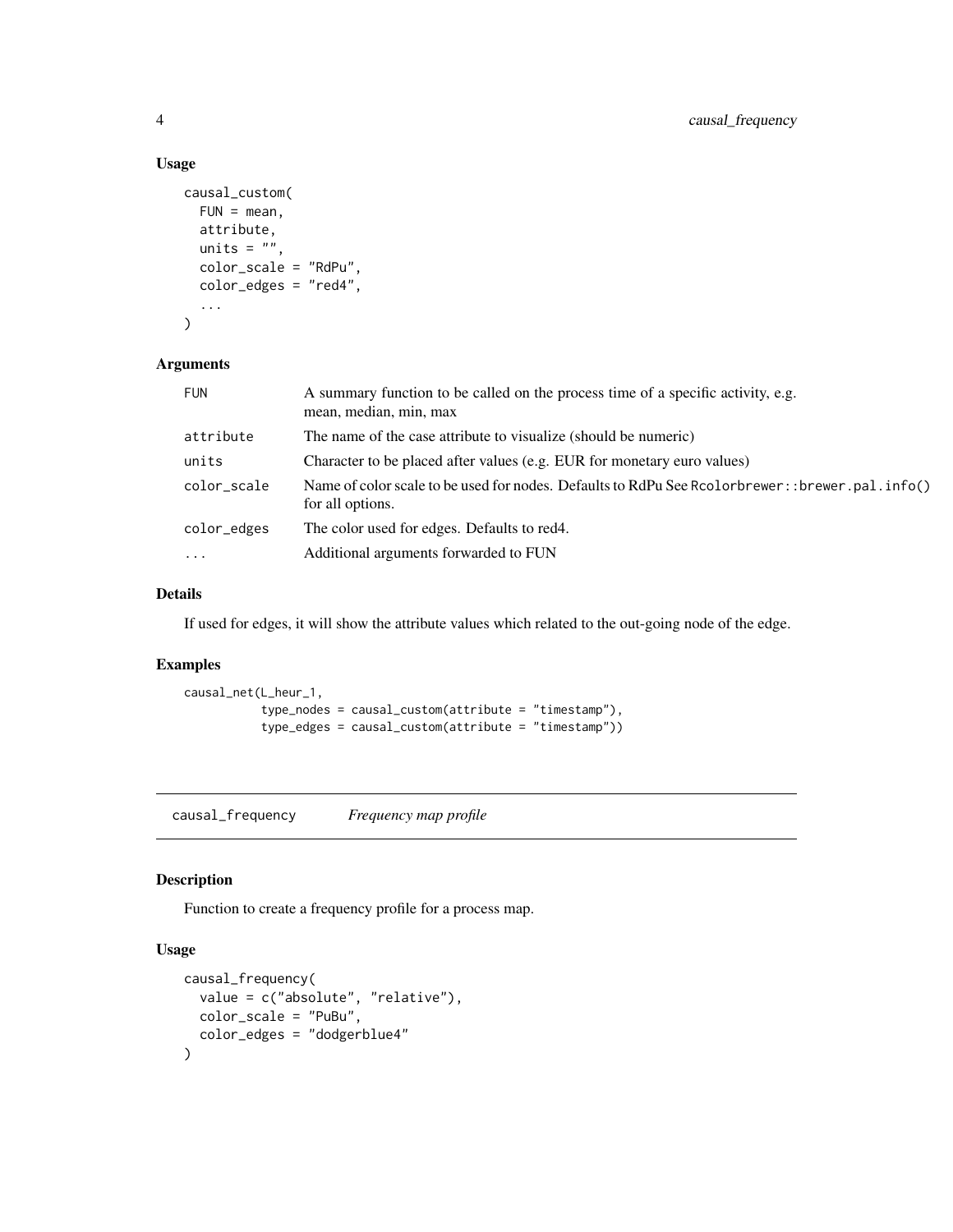#### <span id="page-4-0"></span>causal\_net 5

#### Arguments

| value       | The type of frequency value to be used: absolute, relative (percentage of activity<br>instances).                    |
|-------------|----------------------------------------------------------------------------------------------------------------------|
| color scale | Name of color scale to be used for nodes. Defaults to PuBu. See Rcolorbrewer:: brewer.pal.info()<br>for all options. |
| color_edges | The color used for edges. Defaults to dodgerblue4.                                                                   |

#### Examples

```
causal_net(L_heur_1,
           type = causal_frequency("relative"))
```
<span id="page-4-1"></span>causal\_net *Create a Causal net (also Heuristics net)*

#### Description

Creates a Causal net, also known as Heuristics net. This is similar to a processmapR process map. However, the causal map deals with parallelism by trying to identifying causal dependencies between activities by using different heuristics as documented in [dependency\\_matrix](#page-6-1).

#### Usage

```
causal_net(
  eventlog = NULL,
  dependencies = dependency_matrix(eventlog = eventlog, threshold = threshold,
    threshold_frequency = threshold_frequency, ...),
 bindings = causal_bindings(eventlog, dependencies),
  threshold = 0.9,
  threshold_frequency = 0,
  type = causal_frequency("absolute"),
  sec = NULL,type_nodes = type,
  type_edges = type,
  sec\_nodes = sec,sec_edges = sec,
  ...
)
```

| eventlog     | The event log for which a causal map should be computed. Can be left NULL for<br>more control if parameters dependencies and bindings are provided directly. |
|--------------|--------------------------------------------------------------------------------------------------------------------------------------------------------------|
| dependencies | A dependency matrix created for the event log, for example, by dependency_matrix.                                                                            |
| bindings     | Causal bindings created by causal bindings.                                                                                                                  |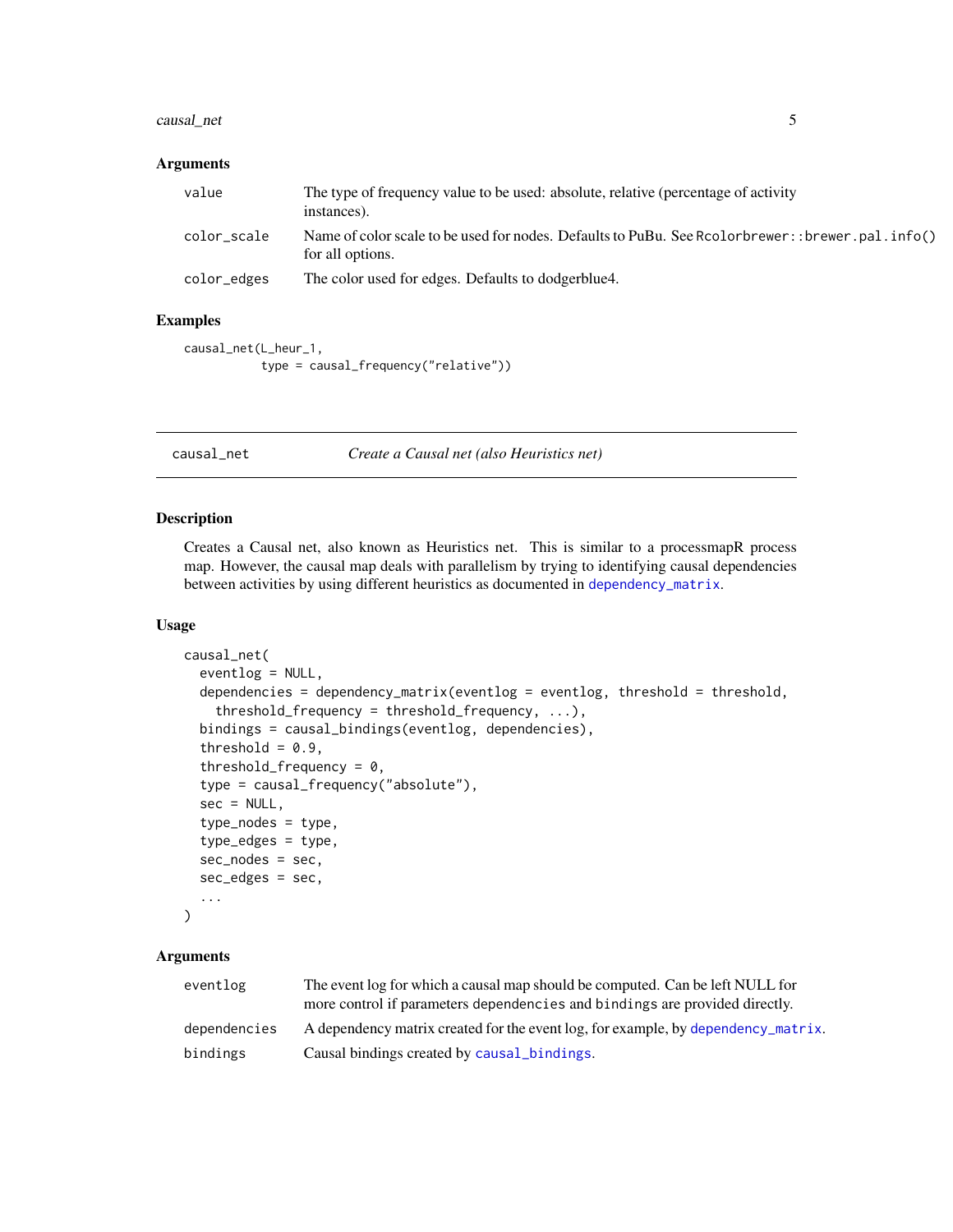<span id="page-5-0"></span>

| threshold           | The dependency threshold to be used when using the default dependency matrix<br>computation. |
|---------------------|----------------------------------------------------------------------------------------------|
| threshold_frequency |                                                                                              |
|                     | The frequency threshold to be used when using the default dependency matrix<br>computation.  |
| type                | A causal map type. For example, causal_frequency or causal_performance.                      |
| sec                 | A causal process map type. Values are shown between brackets.                                |
| type_nodes          | A causal map type to be used for nodes only.                                                 |
| type_edges          | A causal map type to be used for edges only.                                                 |
| sec_nodes           | A secondary causal map type for nodes only.                                                  |
| sec_edges           | A secondary causal map type for edges only.                                                  |
| $\cdots$            | Further parameters forwarded to the default dependency matrix function.                      |

#### Details

Warning: Projected frequencies are heuristically determined and counts may not add up.

#### Value

A DiagrammeR graph of the causal map.

#### Examples

```
# Causal map with default parameters
causal_net(L_heur_1)
# Causal map with lower dependency treshold
```

```
causal_net(L_heur_1, threshold = .8)
```

```
# For even more control omit the `eventlog` parameter
# and provide `dependencies` and `bindings` directly.
d <- dependency_matrix(L_heur_1, threshold = .8)
causal_net(dependencies = d,
          bindings = causal_bindings(L_heur_1, d, "nearest"))
```
# The returned DiagrammeR object can be further augmented with # panning and zooming before rendering:

```
library(magrittr)
causal_net(L_heur_1) %>%
render_causal_net(render = TRUE) %>%
DiagrammeRsvg::export_svg() %>%
svgPanZoom::svgPanZoom()
```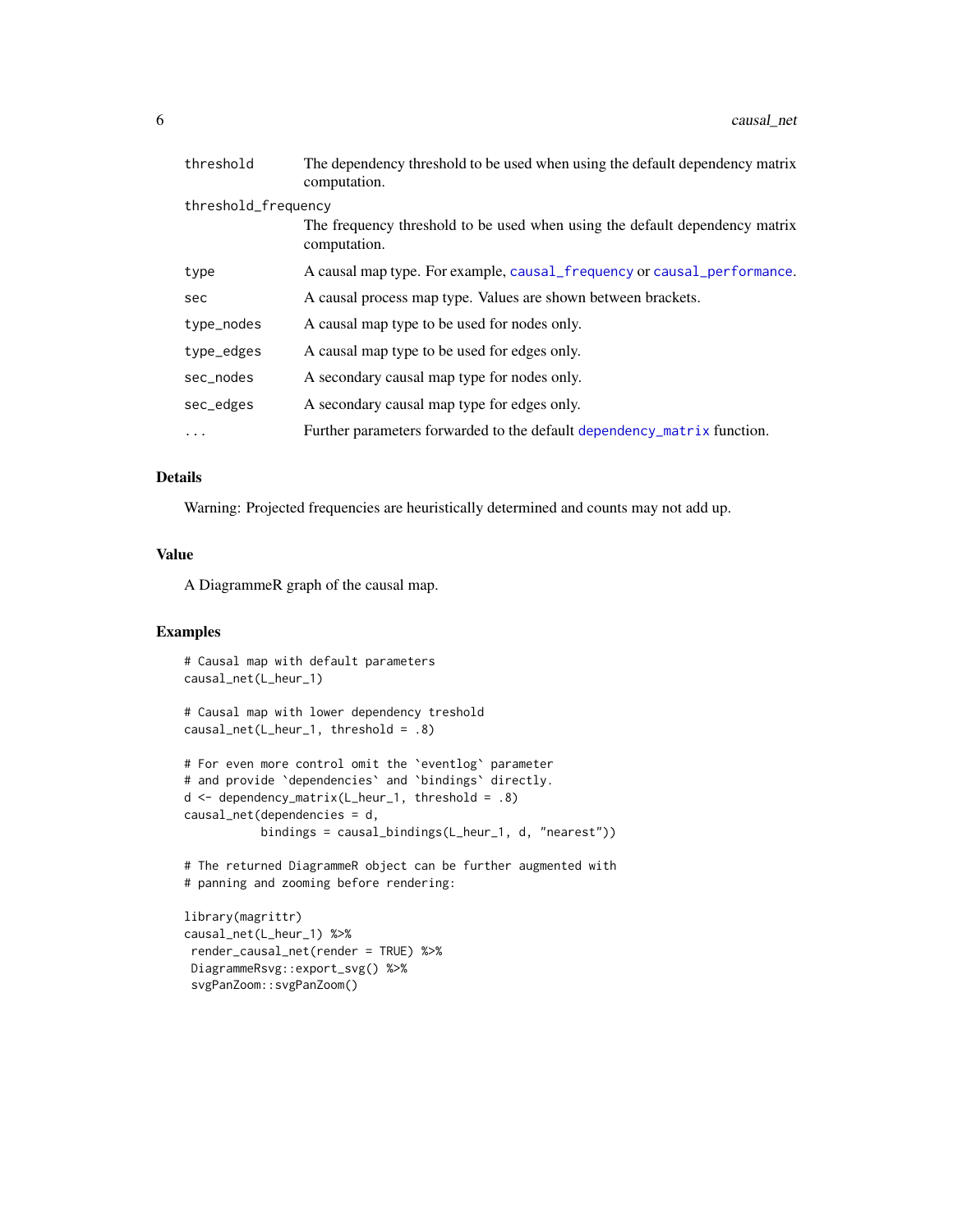#### <span id="page-6-2"></span><span id="page-6-0"></span>Description

Function to create a performance profile for a causal map.

### Usage

```
causal_performance(
  FUN = mean,units = c("mins", "secs", "hours", "days", "weeks", "months", "quarters",
    "semesters", "years"),
  color_scale = "Reds",
  color_edges = "red4",
  ...
\mathcal{L}
```
#### Arguments

| <b>FUN</b>  | A summary function to be called on the process time of a specific activity, e.g.<br>mean, median, min, max                                                                                                                          |
|-------------|-------------------------------------------------------------------------------------------------------------------------------------------------------------------------------------------------------------------------------------|
| units       | The time unit in which processing time should be presented (mins, hours, days,<br>weeks, months, quarters, semesters, years. A month is defined as 30 days. A<br>quarter is 13 weeks. A semester is 26 weeks and a year is 365 days |
| color_scale | Name of color scale to be used for nodes. Defaults to Reds. See Rcolorbrewer: : brewer.pal.info()<br>for all options.                                                                                                               |
| color_edges | The color used for edges. Defaults to red4.                                                                                                                                                                                         |
| $\cdot$     | Additional arguments forwarded to FUN                                                                                                                                                                                               |
|             |                                                                                                                                                                                                                                     |

#### Examples

causal\_net(L\_heur\_1, type = causal\_performance())

<span id="page-6-1"></span>dependency\_matrix *Create a dependency matrix*

#### Description

Creates a dependency matrix from a precedence matrix ([precedence\\_matrix](#page-12-1)) based on different approaches.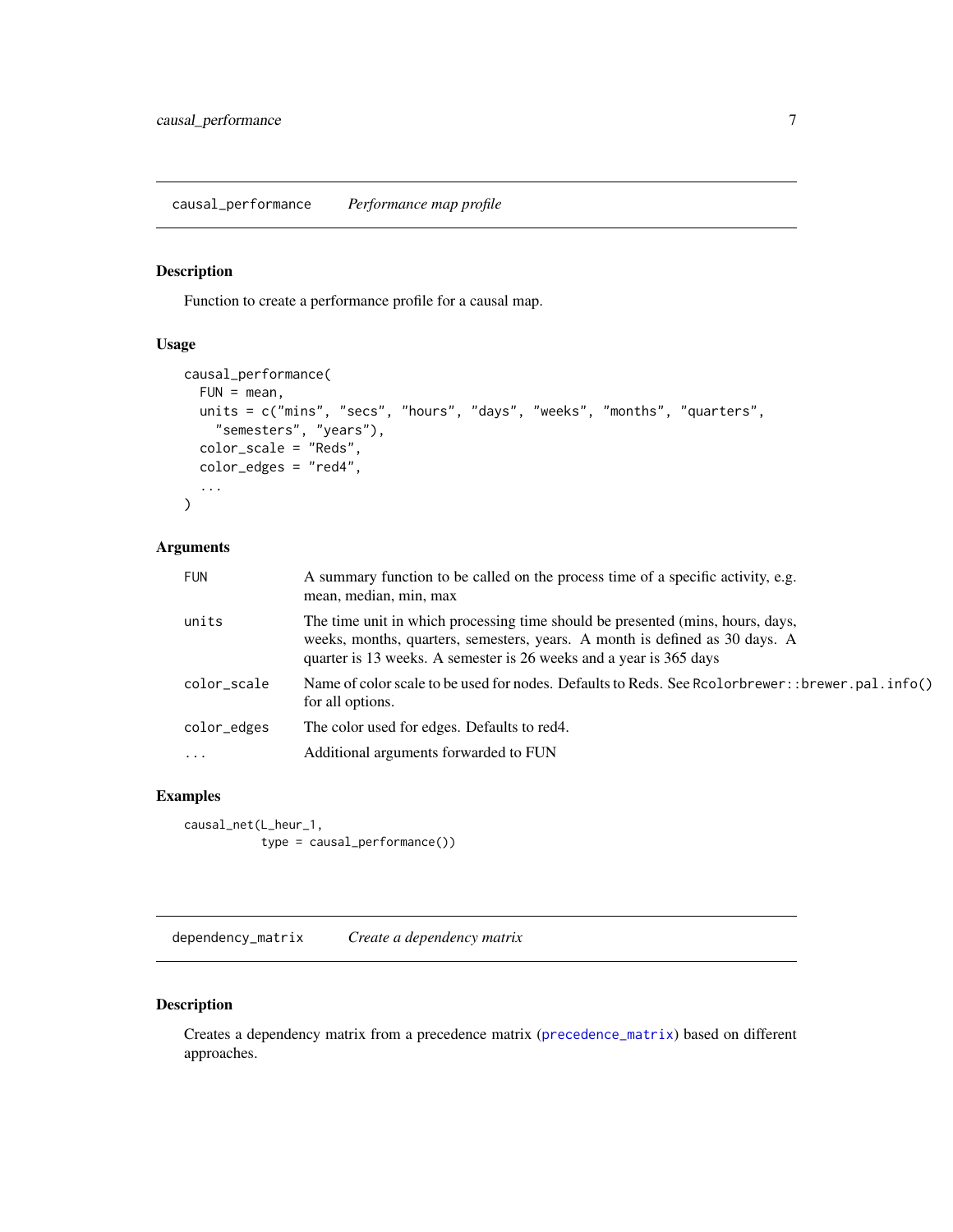#### Usage

```
dependency_matrix(
  eventlog = NULL,
 dependency_type = dependency_type_fhm(threshold_dependency = threshold,
    threshold_frequency = threshold_frequency, ...),
  threshold = 0.9,
  threshold_frequency = 0,
  ...
)
```
#### Arguments

| eventlog            | A bupaR event log, may be NULL when a precedence matrix is provided.                                                  |
|---------------------|-----------------------------------------------------------------------------------------------------------------------|
| dependency_type     |                                                                                                                       |
|                     | Which approach to use for calculation of the dependency matrix. Currently only<br>(dependency_type_fhm) is available. |
| threshold           | A dependency threshold, usually in the interval [0,1], filtering out dependencies<br>below the threshold.             |
| threshold_frequency |                                                                                                                       |
|                     | An absolute frequency threshold filtering dependencies which are observed in-<br>frequently.                          |
| $\cdots$            | Parameters forwarded to (dependency_type_fhm).                                                                        |

#### Value

A square matrix with class dependency\_matrix containing the computed dependency values between all activities.

#### See Also

[precedence\\_matrix](#page-12-1)

#### Examples

```
d <- dependency_matrix(L_heur_1)
print(d)
as.matrix(d)
```
<span id="page-7-1"></span>dependency\_type\_fhm *Dependency type based on Flexible Heuristics Miner (FHM)*

#### Description

Computes the dependencies based on the approach known as Flexible Heuristics Miner.

<span id="page-7-0"></span>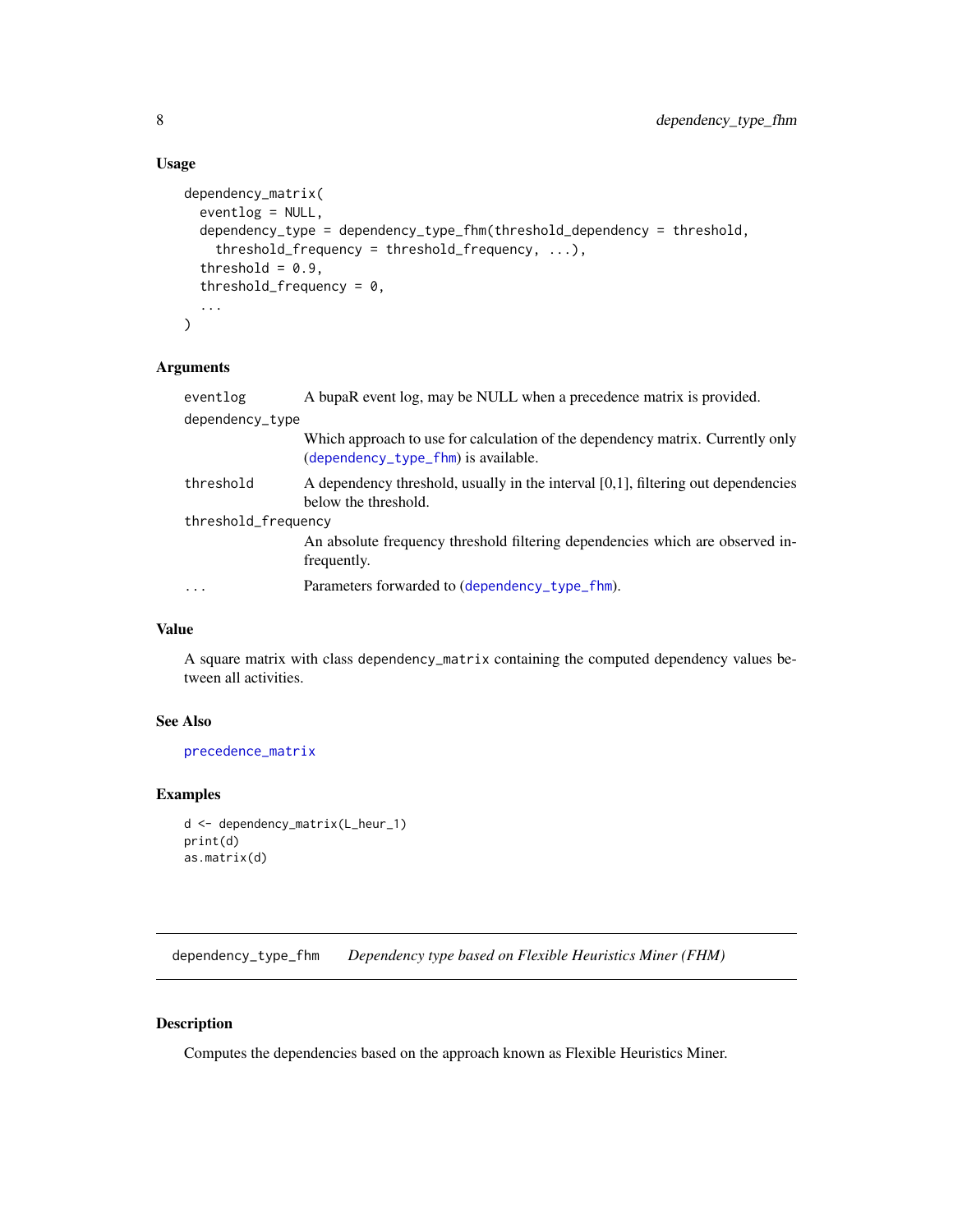dependency\_type\_fhm 9

#### Usage

```
dependency_type_fhm(
  threshold_dependency = 0.9,
  threshold_l1 = threshold_dependency,
  threshold_l2 = threshold_dependency,
  threshold_frequency = 0,
  all_connected = FALSE,
  endpoints_connected = FALSE
)
```
#### Arguments

threshold\_dependency

A dependency threshold, usually in the interval [0,1], filtering out dependencies below the threshold.

- threshold\_11 A dependency threshold, usually in the interval [0,1], filtering out self-loop dependencies below the threshold.
- threshold\_l2 A dependency threshold, usually in the interval [0,1], filtering out length-two loop dependencies below the threshold.
- threshold\_frequency

An absolute frequency threshold filtering dependencies which are observed infrequently.

- all\_connected If TRUE the best antecedent and consequent (as determined by the dependency measure) are going to be added regardless of the threshold value.
- endpoints\_connected

If TRUE the start/end activity is added as antecedent/consequent when an activity would not be connected according to the threshold value.

#### Value

A dependency type.

#### References

A. J. M. M. Weijters and J. T. S. Ribeiro, "Flexible Heuristics Miner (FHM)," 2011 IEEE Symposium on Computational Intelligence and Data Mining (CIDM), Paris, 2011, pp. 310-317. doi: 10.1109/CIDM.2011.5949453

#### Examples

```
dependency_matrix(L_heur_1,
                 dependency_type = dependency_type_fhm(all_connected = TRUE))
```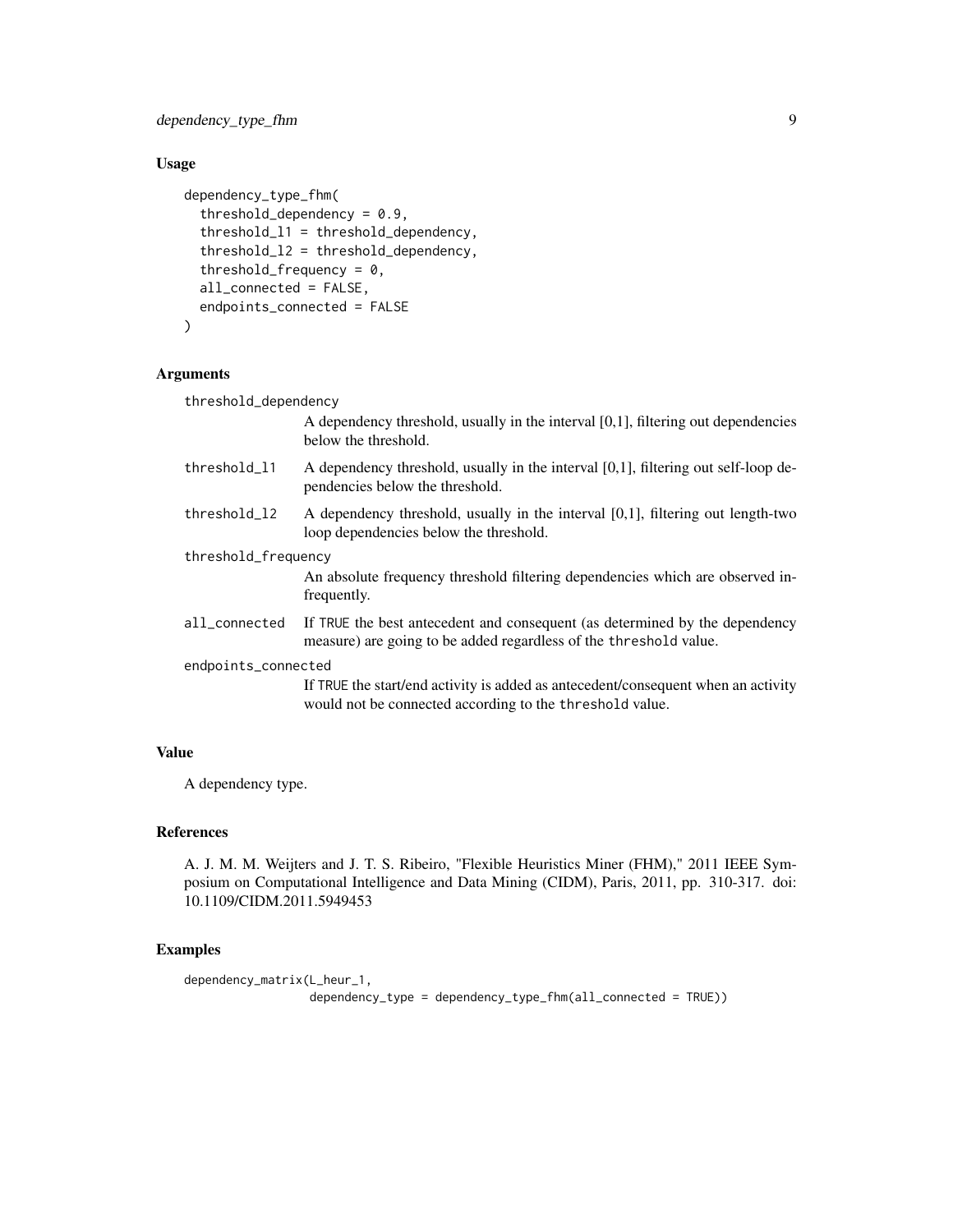```
dependency_type_lifecycle
```
*Dependency type based on time intervals*

#### Description

Computes the dependencies based on the approach taking into account activity durations based on life-cycle transitions.

#### Usage

```
dependency_type_lifecycle(
  threshold_dependency = 0.9,
  threshold_l1 = threshold_dependency,
  threshold_frequency = 0,
  all_connected = FALSE,
  endpoints_connected = FALSE
)
```
#### Arguments

threshold\_dependency

A dependency threshold, usually in the interval [0,1], filtering out dependencies below the threshold.

- threshold\_l1 A dependency threshold, usually in the interval [0,1], filtering out self-loop dependencies below the threshold.
- threshold\_frequency

An absolute frequency threshold filtering dependencies which are observed infrequently.

all\_connected If TRUE the best antecedent and consequent (as determined by the dependency measure) are going to be added regardless of the threshold value.

endpoints\_connected

If TRUE the start/end activity is added as antecedent/consequent when an activity would not be connected according to the threshold value.

#### Value

A dependency type.

#### References

A. Burattin and A. Sperduti, "Heuristics Miner for Time Intervals," in ESANN 2010, 18th European Symposium on Artificial Neural Networks, Bruges, Belgium, April 28-30, 2010, Proceedings, 2010.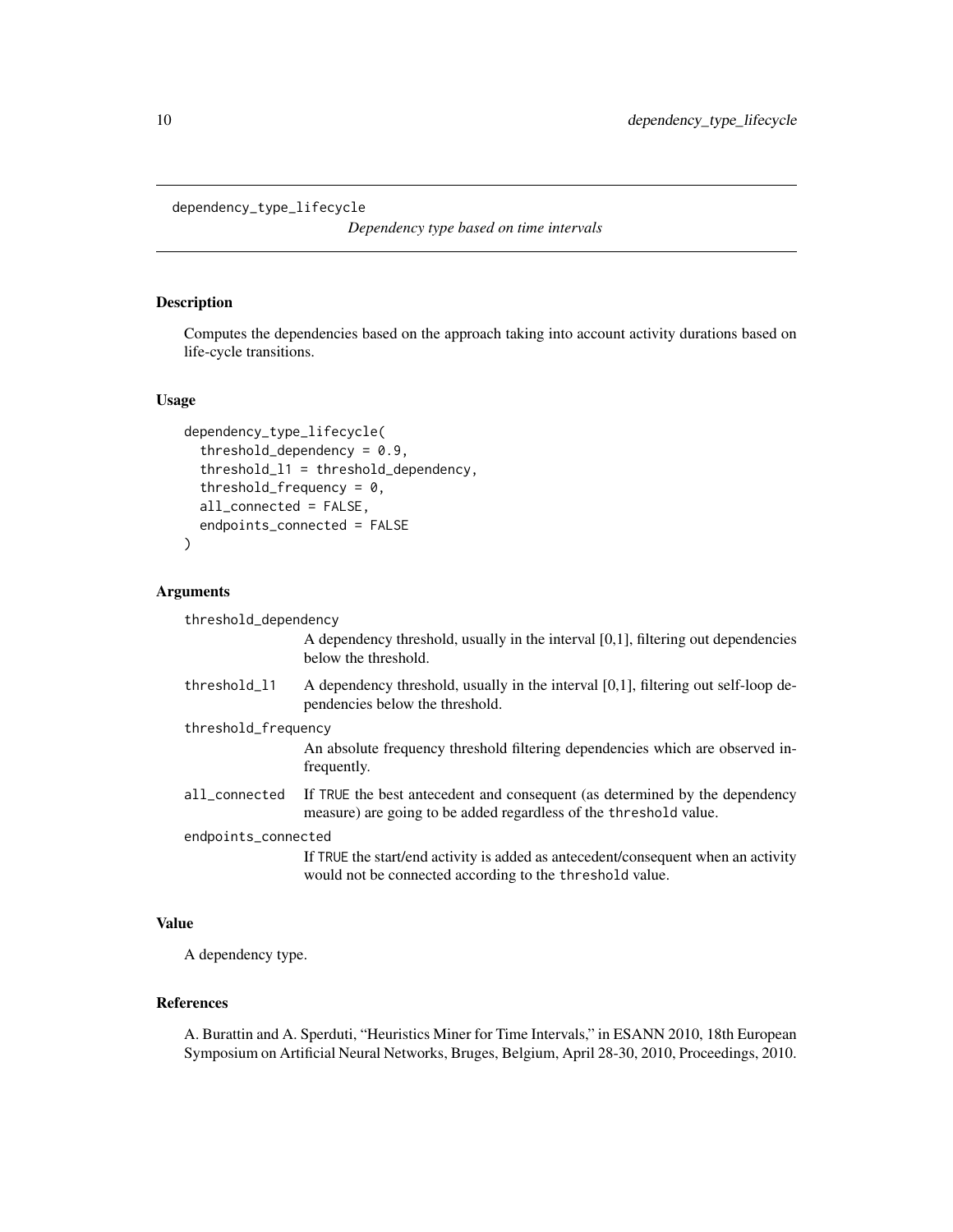#### <span id="page-10-0"></span>Examples

```
dependency_matrix(L_heur_1,
                  dependency_type = dependency_type_fhm(all_connected = TRUE))
```
hospital\_multi\_perspective

*Hospital example event log capturing multi-perspectives*

#### Description

Sample of 10 000 traces from an artificial eventlog from the PhD thesis 'Multi-perspective Process Mining' used to illustrate the Data-aware Heuristic Miner algorithm.

#### Usage

hospital\_multi\_perspective

#### Format

Eventlog containing a sample of 10 000 cases

#### Source

doi: [10.4121/uuid:32cad43f8bb946af833348aae2bea037](https://doi.org/10.4121/uuid:32cad43f-8bb9-46af-8333-48aae2bea037)

#### References

Mannhardt, F. (Felix) (2016) Data-driven Process Discovery - Artificial Event Log. Eindhoven University of Technology. Dataset. https://doi.org/10.4121/uuid:32cad43f-8bb9-46af-8333-48aae2bea037

L\_heur\_1 *Heuristics miner example log #1*

#### Description

Artificial eventlog for illustrating Heuristics Miner published as supplementary material to the book Process Mining: Discovery, Conformance and Enhancement of Business Processes.

#### Usage

L\_heur\_1

#### Format

Eventlog containing 40 cases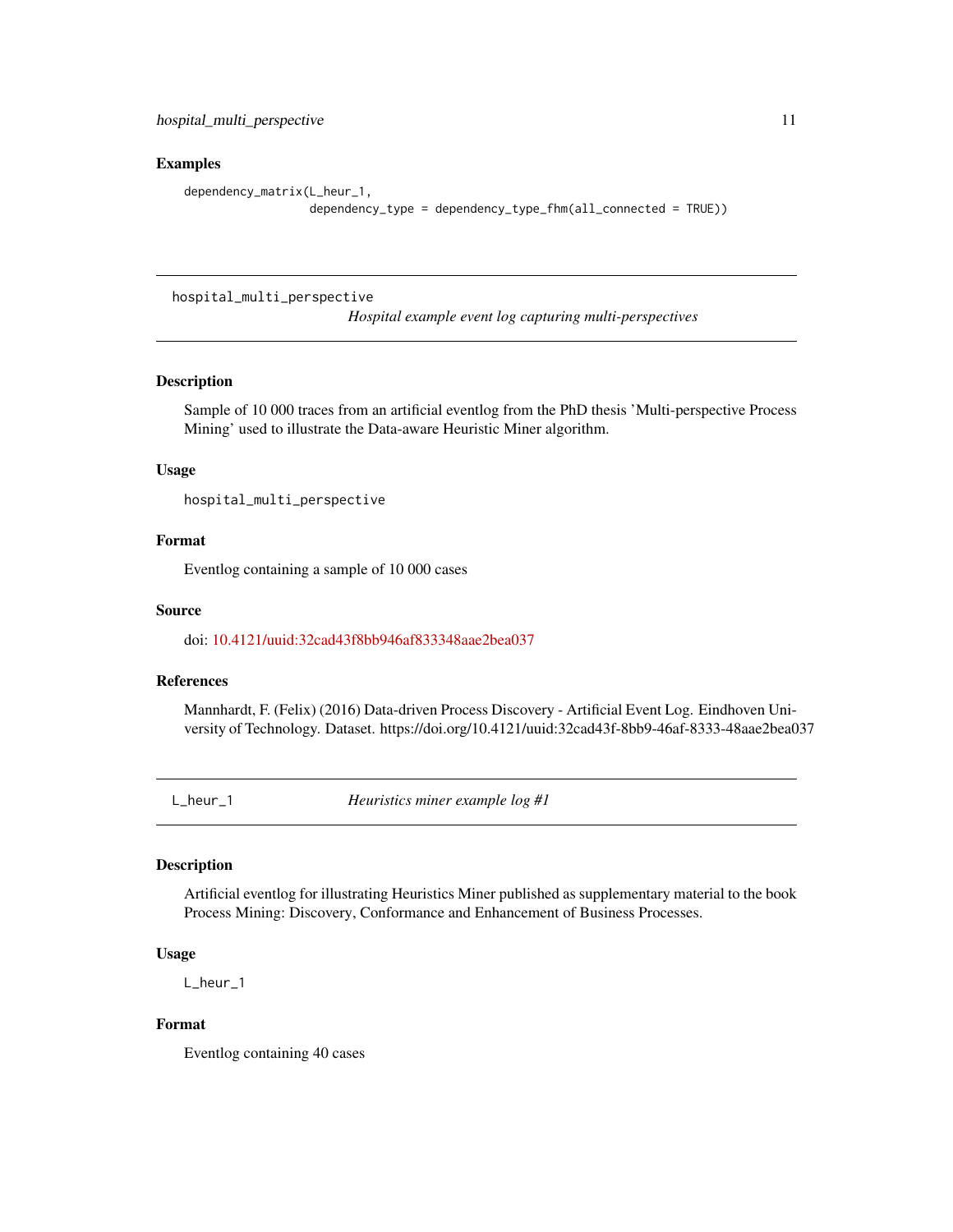#### <span id="page-11-0"></span>References

Process Mining: Discovery, Conformance and Enhancement of Business Processes by W.M.P. van der Aalst, Springer Verlag, 2011 (ISBN 978-3-642-19344-6).

L\_heur\_2 *Heuristics miner example log #2*

#### Description

Artificial eventlog for illustrating Heuristics Miner published as supplementary material to the book Process Mining: Discovery, Conformance and Enhancement of Business Processes.

#### Usage

L\_heur\_2

#### Format

Eventlog containing 85 cases

#### References

Process Mining: Discovery, Conformance and Enhancement of Business Processes by W.M.P. van der Aalst, Springer Verlag, 2011 (ISBN 978-3-642-19344-6).

```
parallel_matrix_lifecycle
```
*Parallel Matrix with Lifecycle*

#### Description

Parallel Matrix with Lifecycle

#### Usage

```
parallel_matrix_lifecycle(eventlog)
```
#### Arguments

eventlog The event log object to be used.

#### Examples

parallel\_matrix\_lifecycle(L\_heur\_1)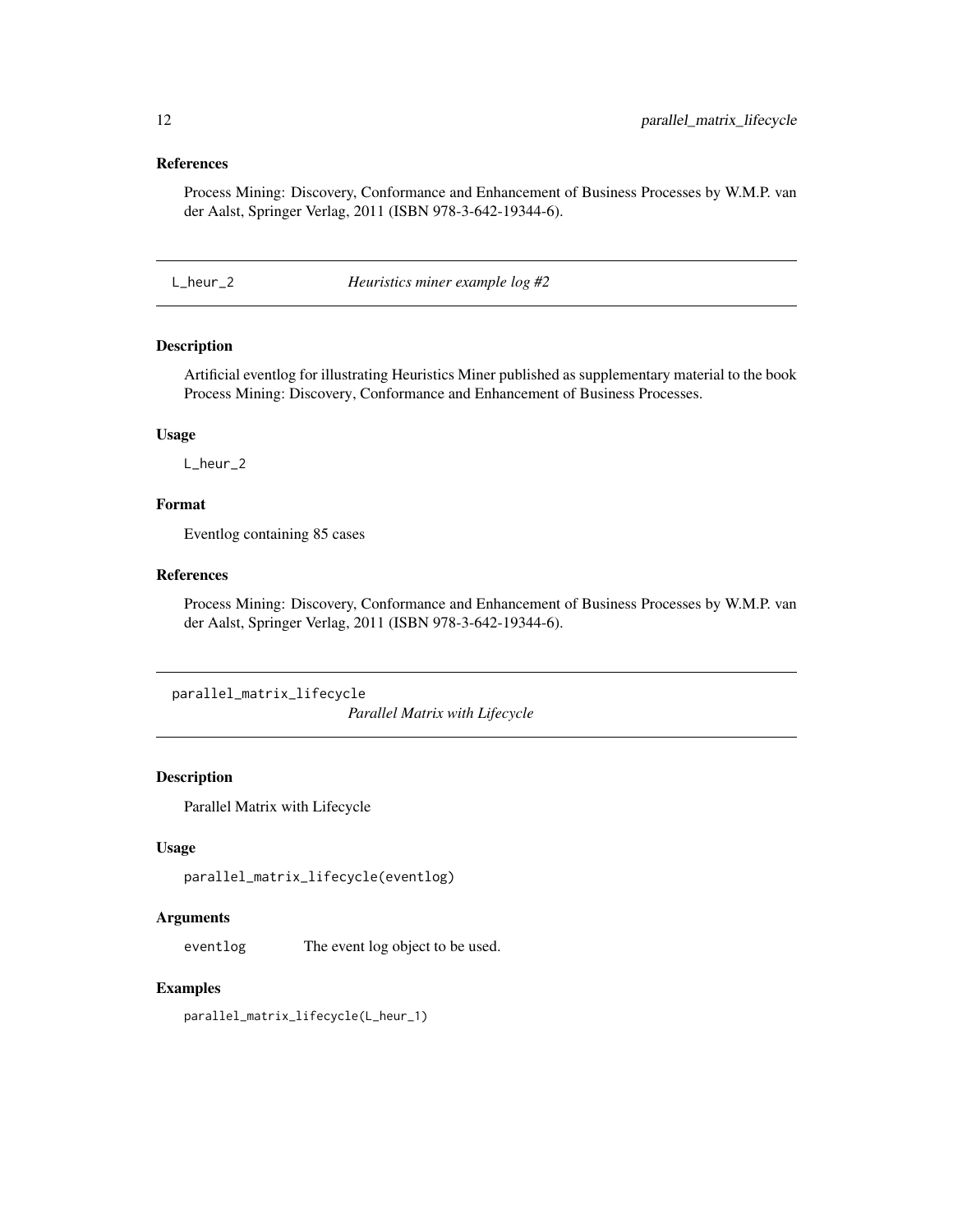<span id="page-12-0"></span>plot.dependency\_matrix

*Dependency matrix plot*

#### Description

Visualize a dependency matrix. A generic plot function for dependency matrices.

#### Usage

## S3 method for class 'dependency\_matrix'  $plot(x, \ldots)$ 

#### Arguments

| X        | Dependency matrix     |
|----------|-----------------------|
| $\cdots$ | Additional parameters |

#### Value

A ggplot object, which can be customized further, if deemed necessary.

<span id="page-12-1"></span>precedence\_matrix *Precedence Matrix*

#### Description

Construct a precedence matrix, showing how activities are followed by each other. This is a performance improved variant of [precedence\\_matrix](#page-12-1) in the processmapR package.

#### Usage

```
precedence_matrix(
  eventlog,
 type = c("absolute", "relative", "relative-antecedent", "relative-consequent",
    "relative-case")
)
```

| eventlog | The event log object to be used                                                                                                                                                                                                                                                                                                                                                                                                              |
|----------|----------------------------------------------------------------------------------------------------------------------------------------------------------------------------------------------------------------------------------------------------------------------------------------------------------------------------------------------------------------------------------------------------------------------------------------------|
| type     | The type of precedence matrix, which can be absoluite, relative, relative-antecedent<br>or relative-consequent. Absolute will return a matrix with absolute frequen-<br>cies, relative will return global relative frequencies for all antecedent-consequent<br>pairs. Relative-antecedent will return relative frequencies within each antecen-<br>dent, <i>i.e.</i> showing the relative proportion of consequents within each antecedent. |
|          | Relative-consequent will do the reverse.                                                                                                                                                                                                                                                                                                                                                                                                     |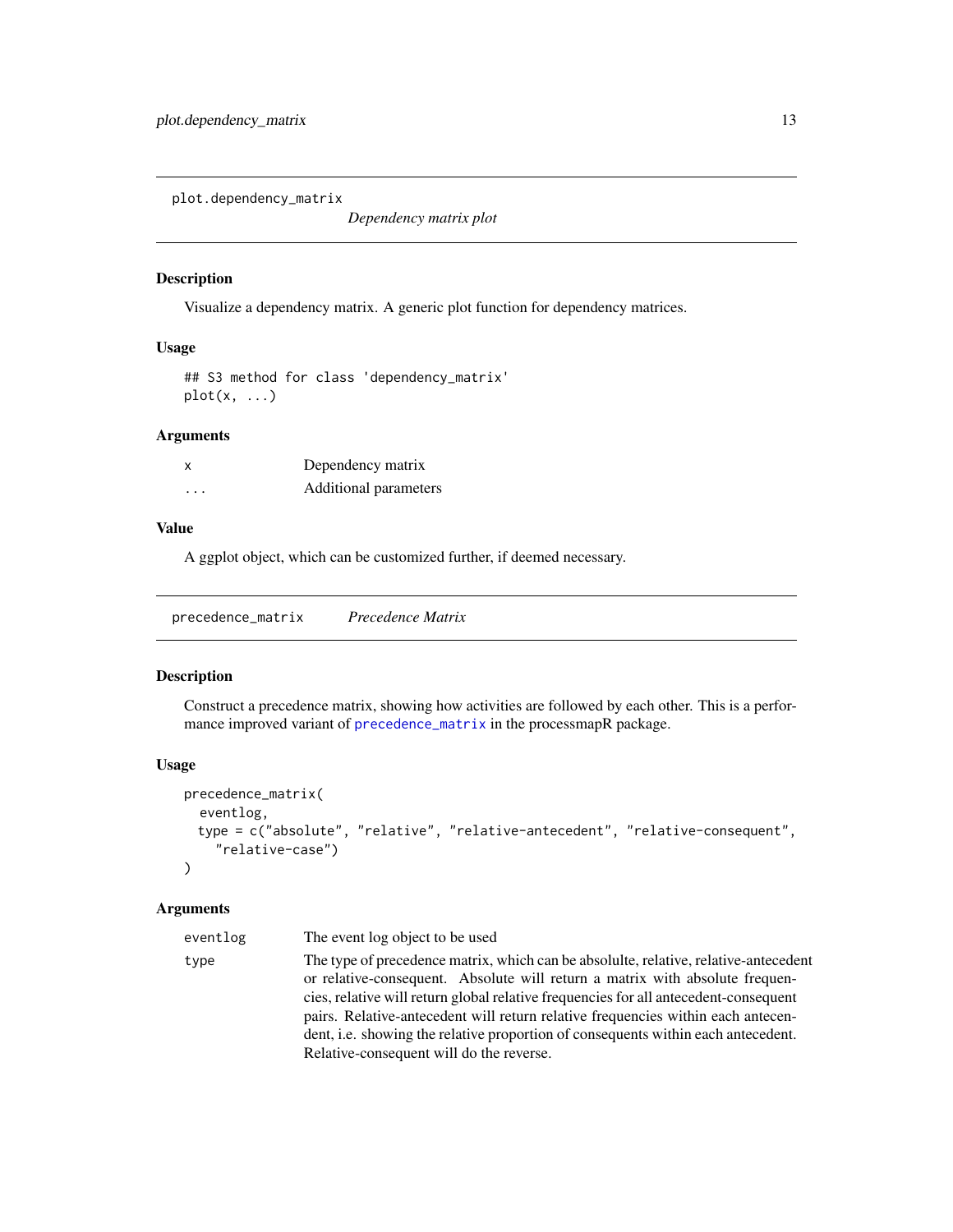#### Examples

```
m <- precedence_matrix(hospital_multi_perspective, type = "absolute")
print(m)
as.matrix(m)
```
precedence\_matrix\_absolute

*Precedence Matrix*

#### Description

Construct a precedence matrix, showing how activities are followed by each other. This function computes the precedence matrix directly in C++ for efficiency. Only the type absolute of ([precedence\\_matrix](#page-12-1)) is supported.

#### Usage

```
precedence_matrix_absolute(eventlog, lead = 1)
```
#### Arguments

| eventlog | The event log object to be used.                                |
|----------|-----------------------------------------------------------------|
| lead     | The distance between activities following/preceding each other. |

#### Examples

```
library(eventdataR)
data(traffic_fines)
m <- precedence_matrix_absolute(traffic_fines)
print(m)
as.matrix(m)
```
precedence\_matrix\_length\_two\_loops *Length Two Loop Precedence Matrix*

#### Description

Construct a precedence matrix counting how often pattern aba occurs.

#### Usage

precedence\_matrix\_length\_two\_loops(eventlog)

<span id="page-13-0"></span>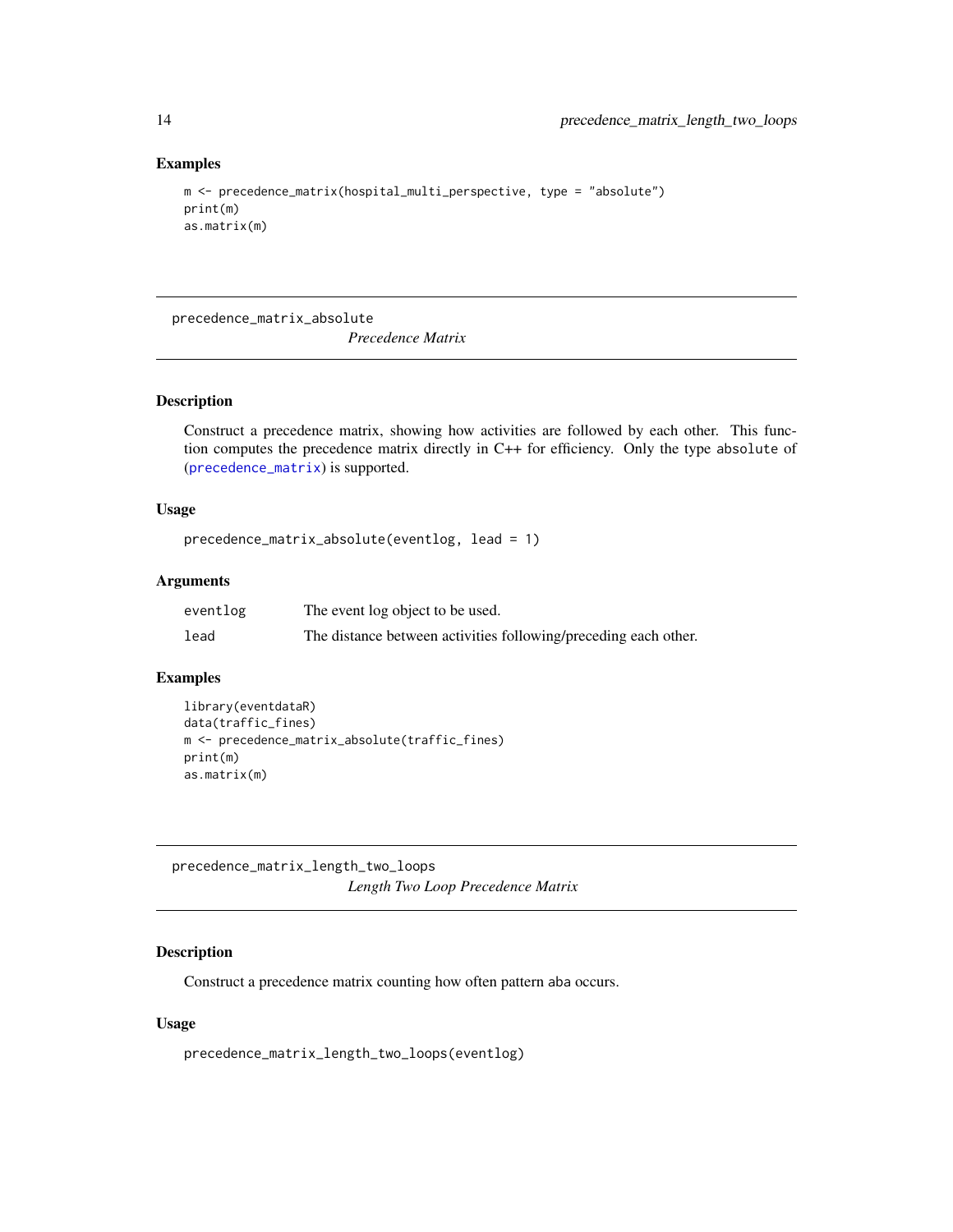#### <span id="page-14-0"></span>Arguments

eventlog The event log object to be used.

#### Examples

```
m <- precedence_matrix_length_two_loops(hospital_multi_perspective)
print(m)
as.matrix(m)
```
precedence\_matrix\_lifecycle

*Precedence Matrix with Lifecycle*

### Description

Precedence Matrix with Lifecycle

#### Usage

```
precedence_matrix_lifecycle(eventlog)
```
#### Arguments

eventlog The event log object to be used.

#### Examples

precedence\_matrix\_lifecycle(L\_heur\_1)

print.causal\_net *Generic print function for a Causal net*

#### Description

Generic print function for a Causal net

#### Usage

## S3 method for class 'causal\_net'  $print(x, \ldots)$ 

| x        | Causal net object           |
|----------|-----------------------------|
| $\cdots$ | <b>Additional Arguments</b> |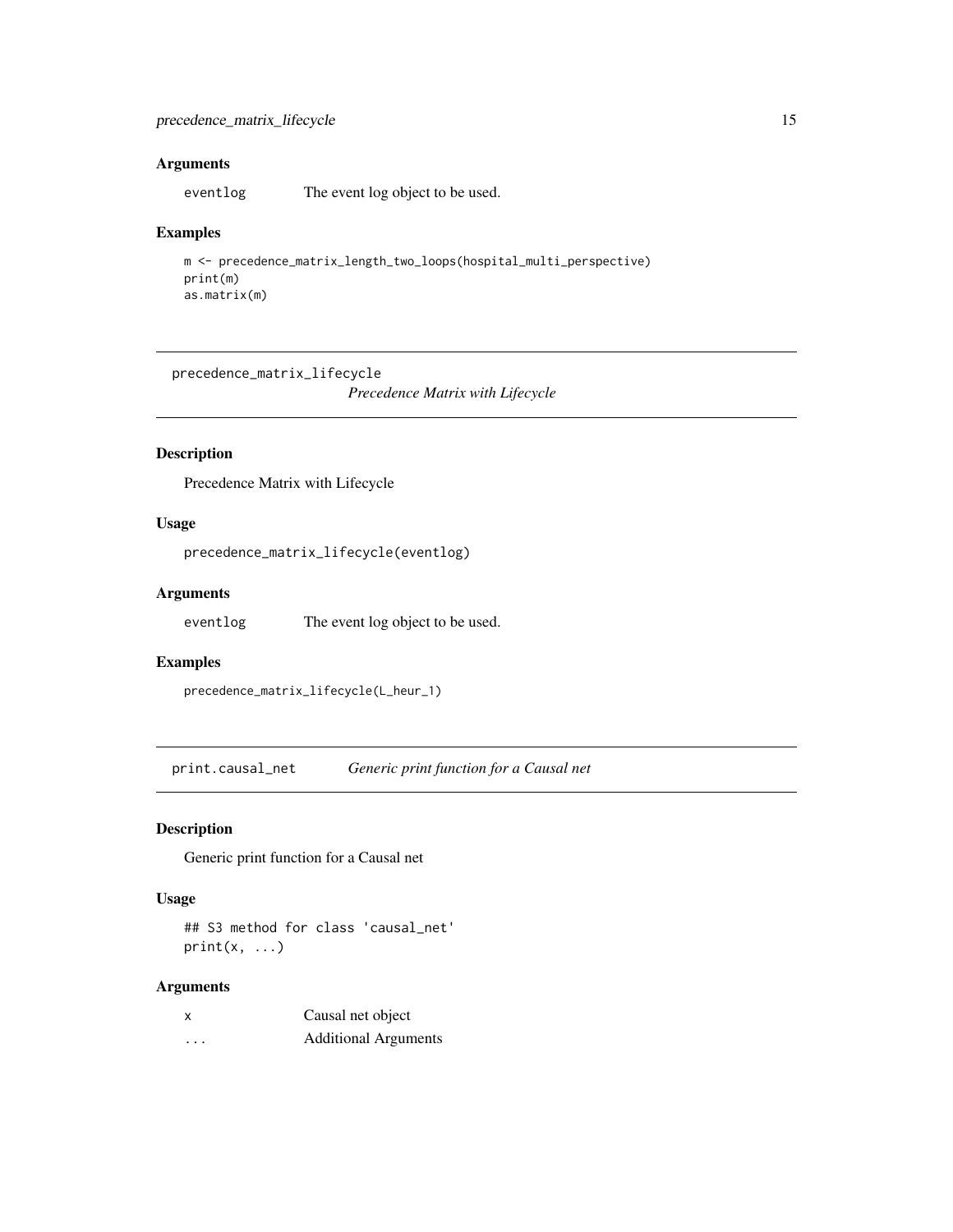```
print.dependency_matrix
```
*Generic print function for a dependency matrix*

#### Description

Generic print function for a dependency matrix

#### Usage

```
## S3 method for class 'dependency_matrix'
print(x, \ldots)
```
## Arguments

| x       | dependency matrix object    |
|---------|-----------------------------|
| $\cdot$ | <b>Additional Arguments</b> |

render\_causal\_net *Renders a Causal net as graph*

#### Description

Renders a Causal net as graph

#### Usage

```
render_causal_net(
 causal_net,
  rankdir = "LR",
  layout = "dot",
  render = T,
  fixed_edge_width = F,
  fixed_node_pos = NULL,
  ...
)
```

| causal_net | A causal net created by causal net                                   |
|------------|----------------------------------------------------------------------|
| rankdir    | Rankdir to be used for Diagrammer.                                   |
| layout     | Layout to be used for DiagrammeR.                                    |
| render     | Whether to directly render the DiagrammeR graph or simply return it. |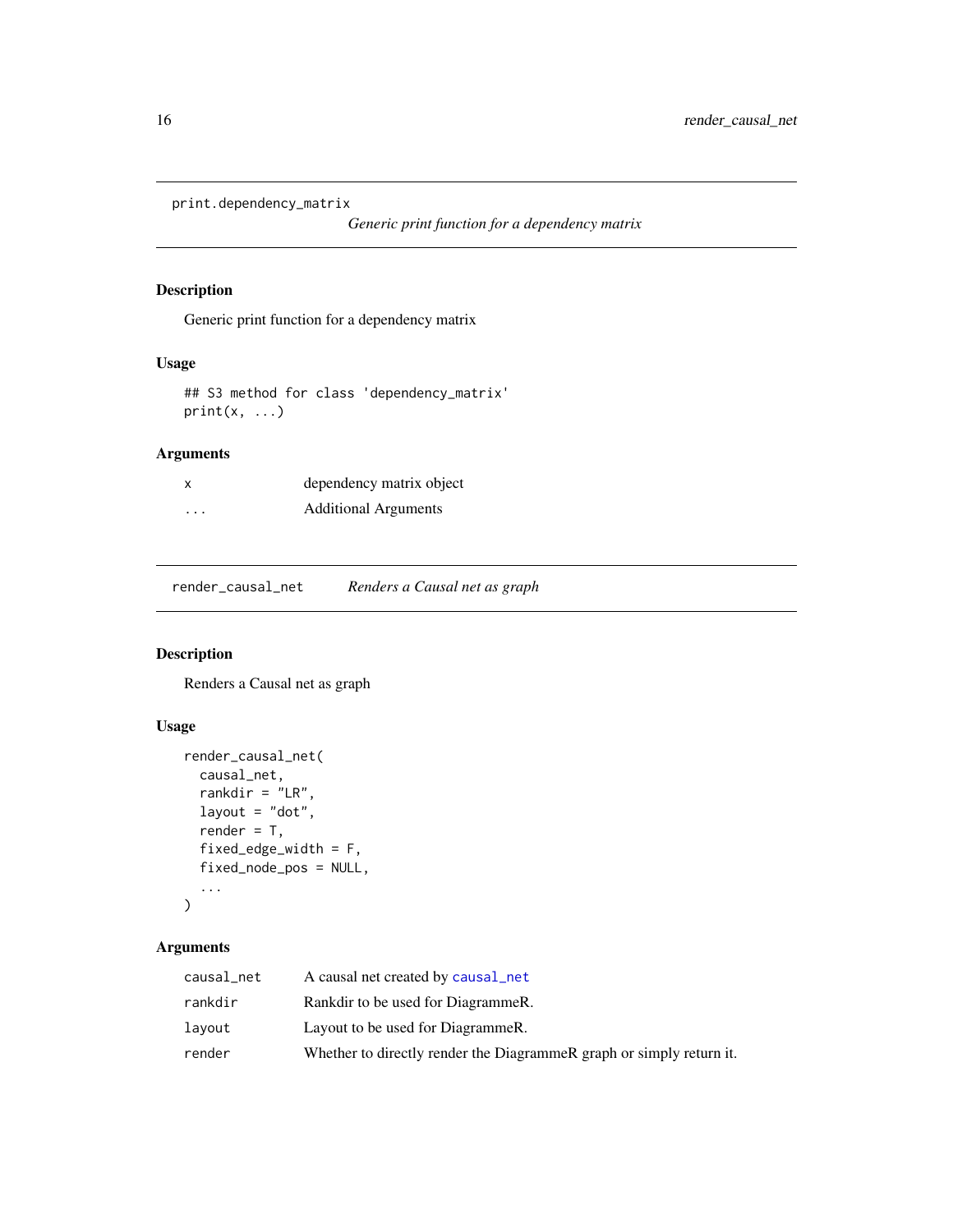<span id="page-16-0"></span>

| fixed_edge_width |                                                                                                                                                                                        |  |
|------------------|----------------------------------------------------------------------------------------------------------------------------------------------------------------------------------------|--|
|                  | If TRUE, don't vary the width of edges.                                                                                                                                                |  |
|                  | fixed node pos When specified as a data frame with three columns 'act', 'x', and 'y' the position<br>of nodes is fixed. Note that his can only be used with the 'neato' layout engine. |  |
| .                | Further parameters forwarded to the DiagrammeR render function.                                                                                                                        |  |

#### Value

A DiagrammeR graph of the Causal net.

#### Examples

render\_causal\_net(causal\_net(L\_heur\_1))

render\_dependency\_matrix

*Renders a dependency matrix as dependency graph*

#### Description

Creates a dependency graph visualizing the contents of a dependency matrix.

#### Usage

```
render_dependency_matrix(
  dependencies,
  rankdir = "LR",layout = "dot",
  render = T
\mathcal{L}
```
#### Arguments

| dependencies | A dependency matrix created by dependency_matrix                     |
|--------------|----------------------------------------------------------------------|
| rankdir      | Rankdir to be used for DiagrammeR.                                   |
| lavout       | Layout to be used for DiagrammeR.                                    |
| render       | Whether to directly render the DiagrammeR graph or simply return it. |

#### Value

A DiagrammeR graph of the (filtered) dependency matrix.

#### Examples

render\_dependency\_matrix(dependency\_matrix(L\_heur\_1))